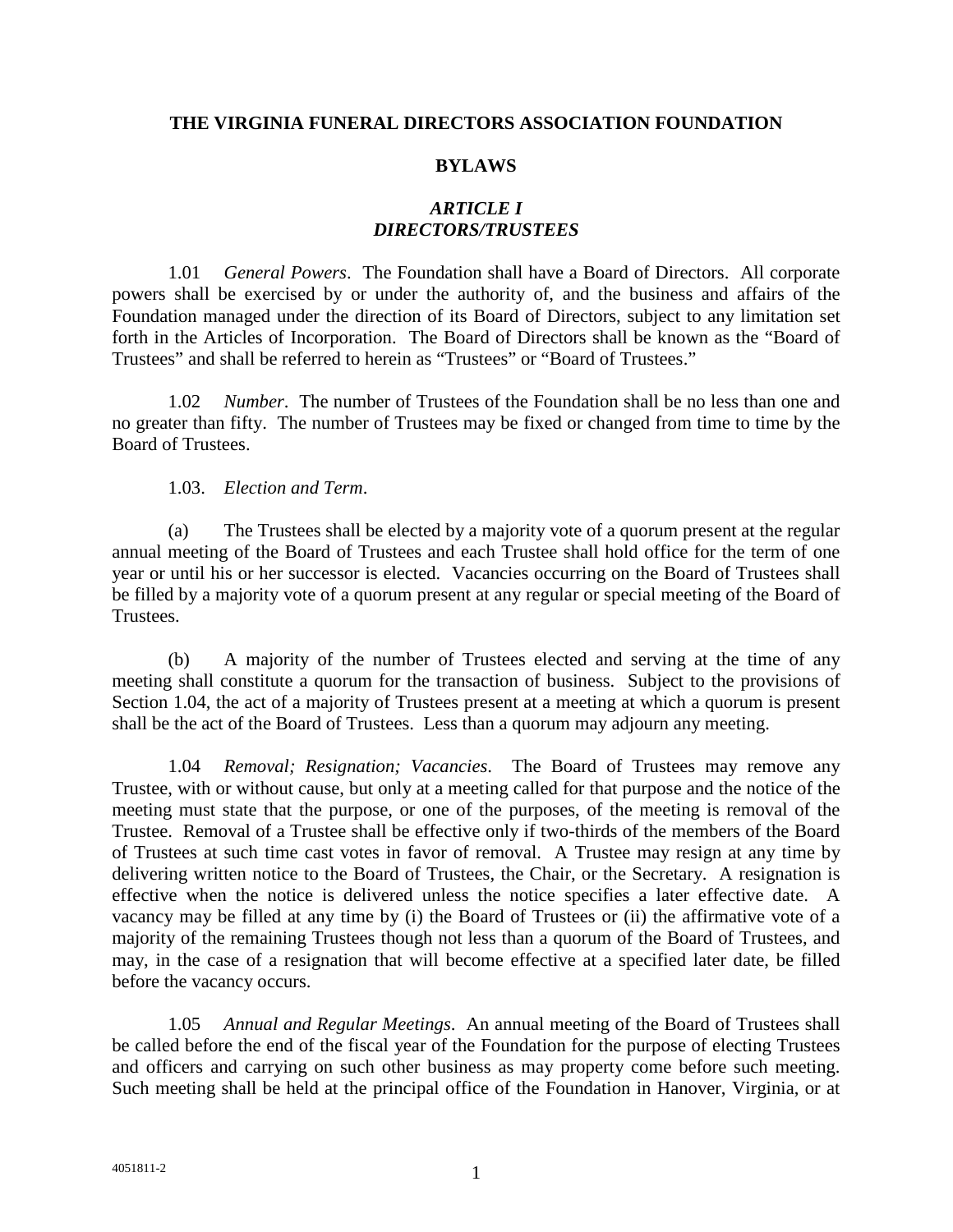such place, either within the Commonwealth of Virginia, and at such time as may be determined by the Board of Trustees or the Chair. The Board of Trustees may adopt a schedule of additional meetings which shall be considered regular meetings. Regular meetings shall be held at such times and at such places, within or without the Commonwealth of Virginia, as the Chair of the Board of Trustees shall designate from time to time. If no place is designated, regular meetings shall be held at the principal office of the Foundation. Only business within the purpose or purposes described in the notice for the special meeting of the Board of Trustees may be conducted at the meeting.

1.07 *Notice of Meetings*. Notice of the Annual Meeting and special meetings of the Board of Trustees shall be given to each Trustee by sending such notice to his residence or business address (or such other place as he may have directed in writing) by mail, messenger, electronic, or other means of written communication not less than three days before the meeting, or by telephoning such notice to him not less than two days before the meeting. Any such notice shall set forth the time and place of the meeting and state the purposes for which it is called. Notice for regular meetings may be given in a manner similar to notice for Annual or special meetings.

1.08 *Waiver of Notice*. A Trustee may waive any notice required by law, the Articles of Incorporation, or these Bylaws before or after the date and time stated in the notice, and such waiver shall be equivalent to the giving of such notice. Except as provided in the next paragraph of this section, the waiver shall be in writing, signed by the Trustee entitled to the notice, and be delivered to the Secretary of the Foundation and included in the minutes or filed with the corporate records.

A Trustee's attendance at or participation in a meeting waives any required notice to such Trustee of the meeting unless the Trustee at the beginning of the meeting or promptly upon his/her arrival objects to holding the meeting or transacting business at the meeting and does not thereafter vote or assent to action taken at the meeting.

1.09 *Quorum; Voting*. A majority of the number of Trustees in office immediately before the meeting begins shall constitute a quorum for the transaction of business at a meeting of the Board of Trustees. If less than a quorum shall be in attendance at the time for which a meeting shall have been called, the meeting may be adjourned from time to time by a majority of the Trustees present, without notice other than an announcement at the meeting, until a quorum shall attend. The act of a majority of the Trustees present at a meeting at which a quorum is present shall be the act of the Board of Trustees unless otherwise specifically set forth in these Bylaws. A Trustee who is present at a meeting of the Board of Trustees or a committee of the Board of Trustees when corporate action is taken is deemed to have assented to the action unless (i) the Trustee objects at the beginning of the meeting, or promptly upon arrival, to holding it or transacting specified business at the meeting or (ii) the Trustee votes against, or abstains from, the action taken.

1.10 *Telephonic Meetings*. The Board of Trustees may permit any or all Trustees to participate in regular or special meeting by, or conduct the meeting through the use of, any means of communication by which all Trustees participating may simultaneously hear each other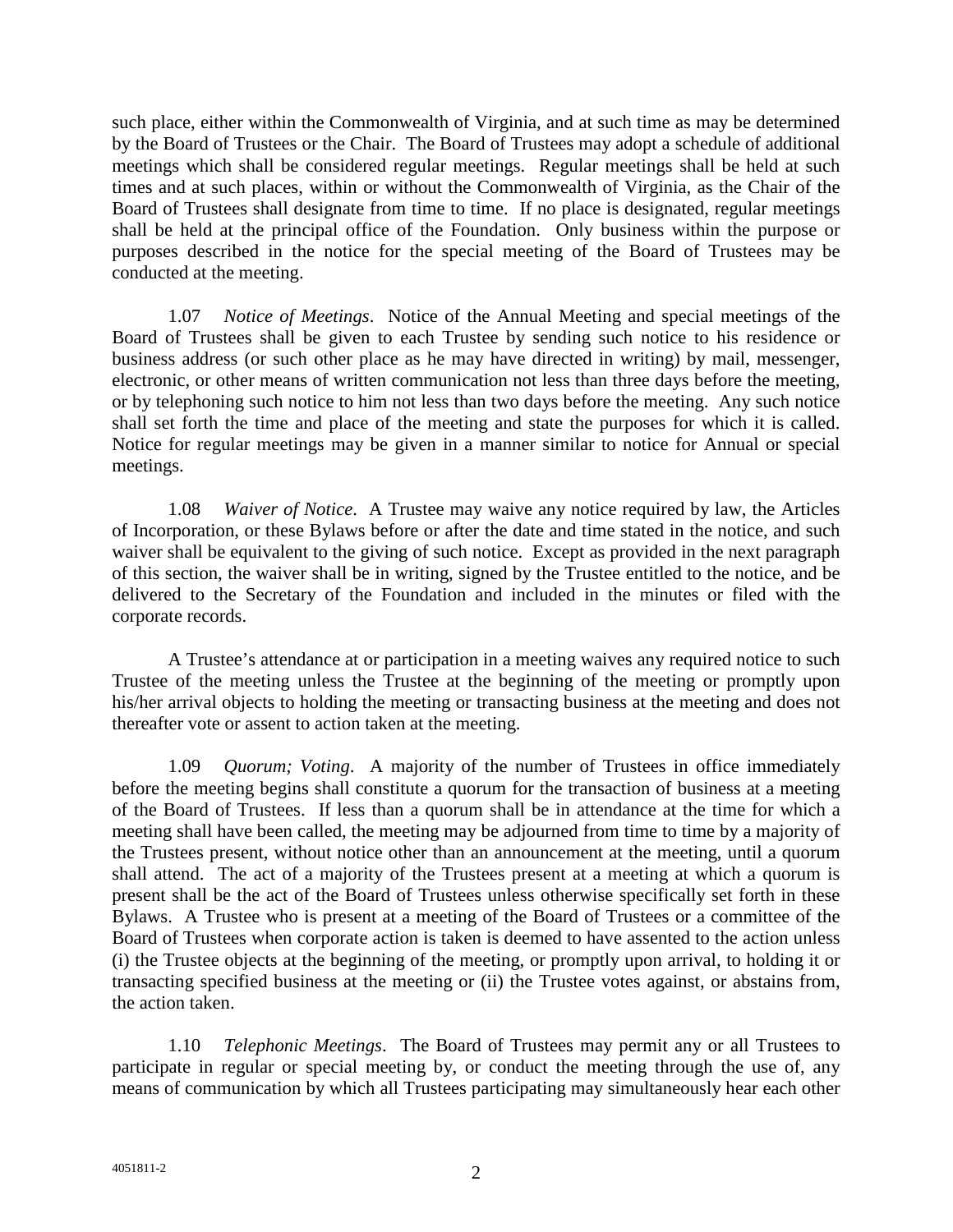during the meeting. A Trustee participating in a meeting by this means is deemed to be in attendance in person at the meeting.

1.11 *Action Without Meeting*. Action required or permitted to be taken at a Board of Trustees meeting may be taken without a meeting if the action is taken by all members of the Board of Trustees. The action shall be evidenced by one or more written consents stating the action taken, signed by each Trustee either before or after the action taken, and included in the minutes or filed with the corporate records reflecting the action taken. Action taken under this section shall be effective when the last Trustee signs the consent unless the consent specifies a different effective date and states the date of execution by each Trustee, in which event it shall be effective according to the terms of consent.

1.12 *Compensation*. No Trustee shall be entitled to any compensation for services contributed as a Trustee or director of the Foundation; however, unless the Articles of Incorporation provide otherwise, the Board of Trustees may provide for the reimbursement of expenses incurred by a Trustee in attending meetings of the Board of Trustees.

1.13 *Advisory Council*. The Board of Trustees may elect any number of persons to an Advisory Council for such terms as the Board of Trustees may deem appropriate. Members of the Advisory Council shall not be counted for quorum purposes, nor shall they be entitled to vote; however, they may participate in meetings of the Board of Trustees to the extent permitted by the Board of Trustees. The Advisory Council may be known by such name or title as the Board of Trustees deems appropriate.

1.14 *Deadlock*. In the event that the Board of Trustees, or any committee thereof, has a "Deadlock" (as defined below), resolution of that Deadlock shall be determined by the Chairman or CEO of Virginia Funeral Directors Association, Incorporated, a Virginia corporation, who shall cast the deciding vote of the Board of Trustees or the committee, as the case may be. "Deadlock" as used herein shall mean whenever a resolution subject to majority voting approval of the Board of Trustees of the Corporation or a committee thereof, as the case may be, has been formally submitted to a vote three (3) times within a period of six (6) weeks, and the requisite number of Trustees do not vote in favor of the resolution.

## *ARTICLE II COMMITTEES OF DIRECTORS*

2.01 *Committees*. There is hereby created an Executive Committee of the Board, composed of individuals designated by the Board, which is empowered to conduct the affairs of the Foundation in the absence of action of the Board. The Board may create one or more additional committees and appoint members of the Board to serve on them. Each such additional committee shall have two or more members who serve at the pleasure of the Board. The creation of a committee, other than the Executive Committee, and the appointment of members to it shall be approved by a majority of the Trustees in office when the action is taken.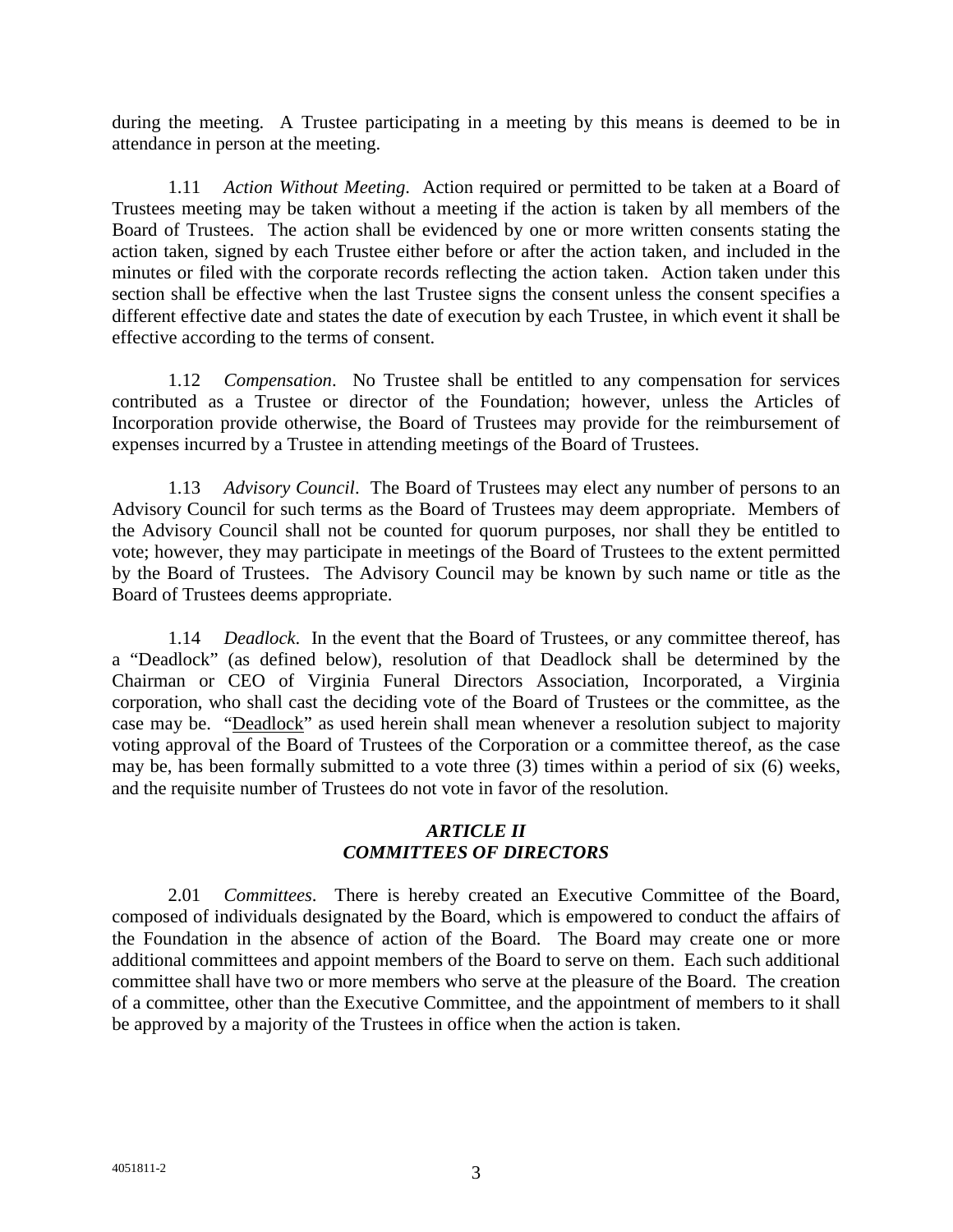2.02 *Authority of Committees*. If the Board so specifies, each committee may exercise the authority of the Board, except that a committee may not (i) approve action that is required by law to be approved by the Board; (ii) fill vacancies on the Board or on any of its committees; (iii) amend the Articles of Incorporation; (iv) adopt, amend, or repeal these Bylaws; or (v) approve a plan of merger not requiring Board approval. The creation of, delegation of authority to, or action by a committee does not alone constitute compliance by a director with the standards of conduct required of a director.

2.03 *Committee Meetings; Miscellaneous*. The provisions of these Bylaws which govern meetings, action without notices, notice and waiver of notice, and quorum and voting requirements of the Board shall also apply to committees of directors and their members.

### *ARTICLE III OFFICERS*

3.01 *Officers*. The officers of the Foundation shall be a Chairman, a President, a Treasurer, a Secretary, and, in the discretion of the Board, a Vice Chairman, one or more Vice Presidents, and other officers and assistant officers as may be deemed necessary or advisable to carry on the business of the Foundation. Any two or more offices may be held by the same person. The Board may, in its discretion, alter and amend the powers and duties of the Officers from time to time.

3.02 *Election; Term*. Officers shall be elected at the annual meeting of the Board and may be elected at such other time or times as the Board shall determine. Officers shall hold office, unless removed, until the next annual meeting of the Board or until their successors are elected. Any officer may resign at any time upon written notice to the Board, and such resignation shall be effective when notice is delivered unless the notice specifies a later effective date.

3.03 *Removal of Officers*. The Board may remote any officer or assistant officer at any time, with or without cause.

3.04 *President*. Unless the Board otherwise specifies from time to time, the Chairman shall be the President and Chief Executive Officer of the Foundation. He or she and the other officers shall have such powers and duties as generally pertain to their respective offices as well as such powers and duties as the Board may delegate to such officers from time to time. The Chief Executive Officer, if he or she is present, shall be chairman of all meetings of the Board, as well as any committee of which he or she is a member, unless the Board provides otherwise.

3.05 *Vice Chairman*. In the absence of the President, the Vice Chairman, if any shall preside at all meetings of the Board and exercise all powers of the President. The Vice Chairman shall perform such other duties as may be prescribed by these Bylaws or the Board.

3.06 *Treasurer*. The Treasurer shall have charge and custody of the funds, securities, and other like property of the Trust. He or she shall endorse for deposit such checks, notes, and bills as may be required for the business of the Trust. He or she shall also have authority to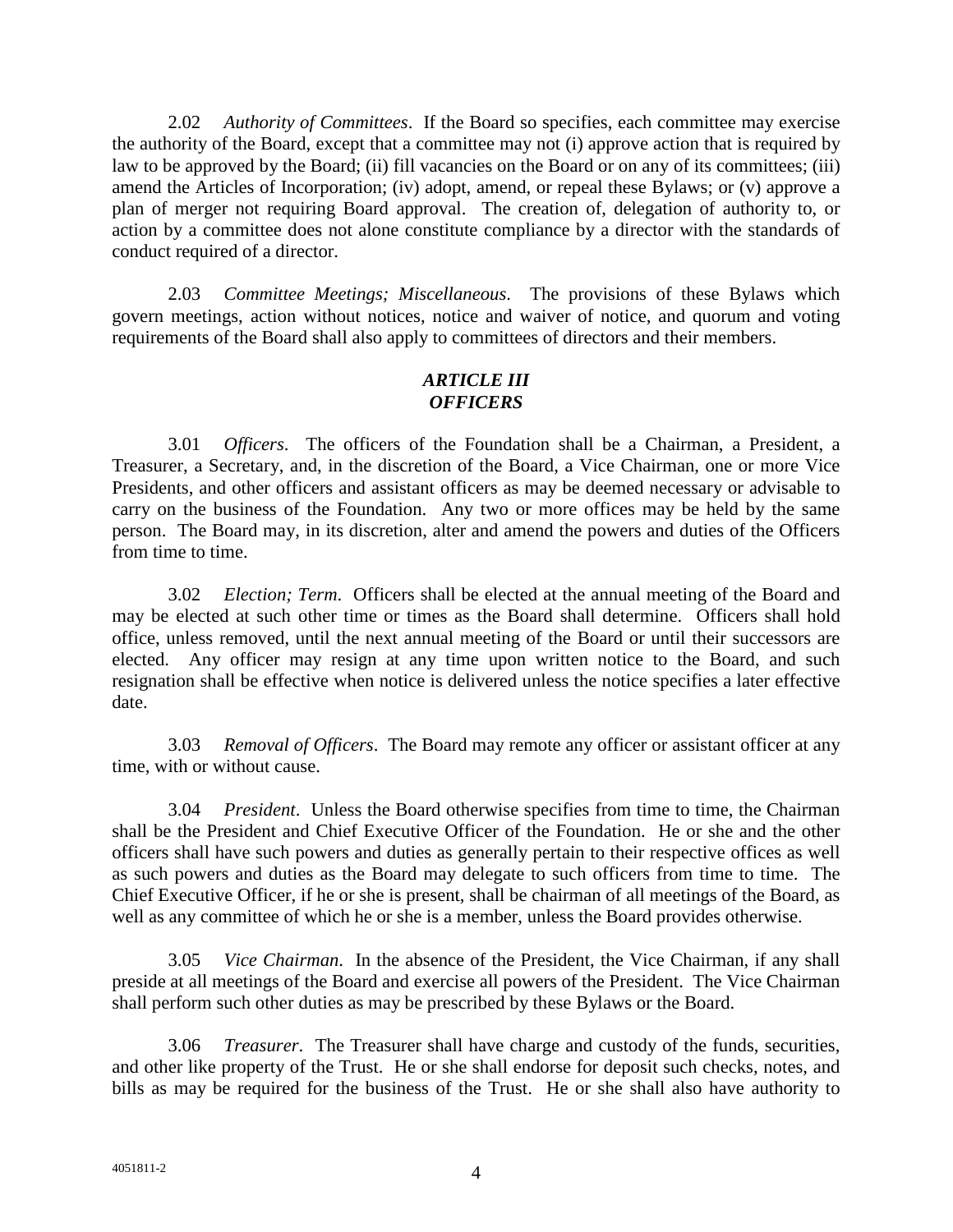collect the funds of the Trust, and shall deposit same in such bank or banks as the Board my designate, and the same shall not be drawn therefrom except by checks to be signed in the manner designated herein or by the Board.

3.07 *Secretary*. The Secretary shall have the responsibility of preparing (or having prepared) and maintaining custody of minutes of meetings and authenticating records of the Trust.

3.08 *Ex-Officio.* The Executive Director of the Virginia Funeral Directors Association ("VFDA") shall serve as Ex-Officio member of The Foundation's Board of Trustees.

## *ARTICLE IV GIFTS AND CONTRIBUTIONS*

4.01 *Solicitations*. Contributions and gifts should be solicited by representatives of the Corporation to promote, sponsor and carry out the purposes of this Corporation defined in Article II of the Corporation's articles of incorporation.

4.02 *Disposition and Use of Contributions*. Unless otherwise provided by the donor, all contributions received by the Corporation shall be deposited and maintained by the Treasurer of the Corporation in Corporation accounts and may be used and disbursed by the Executive Committee and the Board to promote, sponsor and carry out the purposes of the Corporation.

4.03 *Restricted Gifts*. In addition to the provisions of **Article V**, the limitations and restrictions upon any grant, gift, donation, bequest or device shall be observed strictly, except and unless it shall be determined by the Executive Committee that changed conditions or other reasons shall have rendered the application of the gift, donation, bequest or device for the purpose provided illegal, unnecessary or impracticable or that the purposes of the gift, donation, bequest or device have been fulfilled or become impossible of fulfillment, in which event said funds shall be administered for such other purpose of the Corporation as will best carry out the intentions of the donor or testator and as may be sanctioned by law.

4.04 *Operating Expenses*. The operating expenses of the Corporation shall be defrayed by funds contributed directly to the Corporation.

# *ARTICLE V GIFTS AND GRANT MAKING TO DONEES AND DISTRIBUTEES*

5.01 *Grant Making and Gift Power*. The making of gifts, grants and contributions and otherwise rendering financial assistance for the purposes expressed in the articles of incorporation of the Corporation shall be within the exclusive power of the Board. In furtherance of the Corporation's tax-exempt purposes, the Board shall have the power to make gifts, grants and contributions to individuals, organizations, corporations, and/or any other organizations (the latter of which are organized and operated exclusively for charitable, scientific or educational purposes within the meaning of  $\S501(c)(3)$  of the Internal Revenue Code, as amended) as set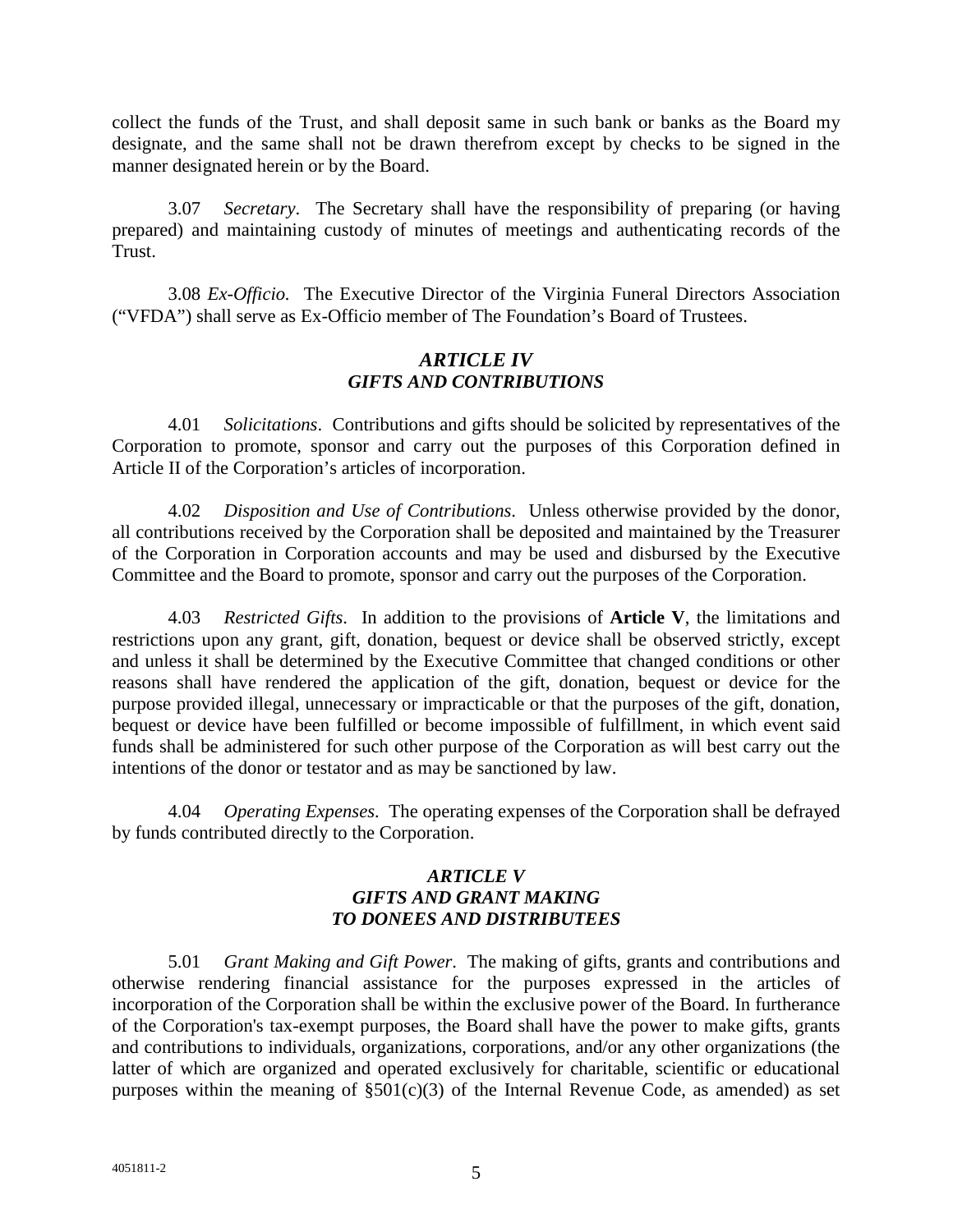forth in Part IV of the Corporation's 1023 Application for Recognition of Exemption.

5.02 *Grant Making and Gift Criteria*. The Board shall review all requests for funds and require that all such requests specify the use of the requested funds, and if the Board approves a request, shall authorize payment of such funds to the approved grantee or donee. The Board shall require any grantee or donee to furnish a periodic accounting to show how the funds were expended for the purposes approved by the Board. The Board may, in its absolute discretion, refuse to make any gifts, grants or contributions to or for any or all of the purposes for which the funds are requested. The Board shall retain the absolute power to withdraw its support of any gift, grant or contribution, for any reason, at any time. The Board may establish additional criteria for making gifts, grants or contributions by resolution or amendment to these Bylaws from time to time.

5.03 *Use and Solicitation of Grant Making and Gift Funds*. If a gift, grant, or contribution is approved, the Board may fund such gift, grant or contribution out of any funds which it shall so designate, or it may solicit funds for the specific purpose of funding the requested gift, grant or contribution. The Board shall not accept any gifts, grants or contributions that require the Corporation to contribute or transmit such gifts, grants or contributions solely to such organization or corporation, or any other named organization. The Board may solicit gifts, grants or contributions for specific projects approved by the Board only upon the condition that the Board shall have full control and discretion at all times as to the use to be made of the gifts, grants or contributions received by the corporation. At all times, the Board shall make all pertinent information and facts available to all contributors before or after a contributor's donation, including, but not limited to, the fact the Board may withdraw its approval of a particular grant after it has been made.

### *ARTICLE VI EXECUTION OF INSTRUMENTS*

6.01 *Contracts and Instruments*. Contracts and other instruments (not including routine instruments) to be executed by the Corporation shall be signed, unless otherwise required by law, by the President. The President signing alone, is authorized and empowered to execute in the name of this Corporation all routine instruments arising in the day to day operation of the business of this Corporation. The Board of Trustees may authorize any person or persons, whether or not an officer of the Corporation, to sign any contract or other instruments, and may authorize any such officer or other person to delegate, in writing, all or any part of such authority to any other person or persons.

6.02 *Notes, Checks and the Like*. All notes, drafts, acceptances, checks, endorsements and all evidences of indebtedness of the Corporation shall be signed by such person or persons and in such manner as the Board of Trustees may from time to time determine, including, but not limited to, the Treasurer of the Corporation.